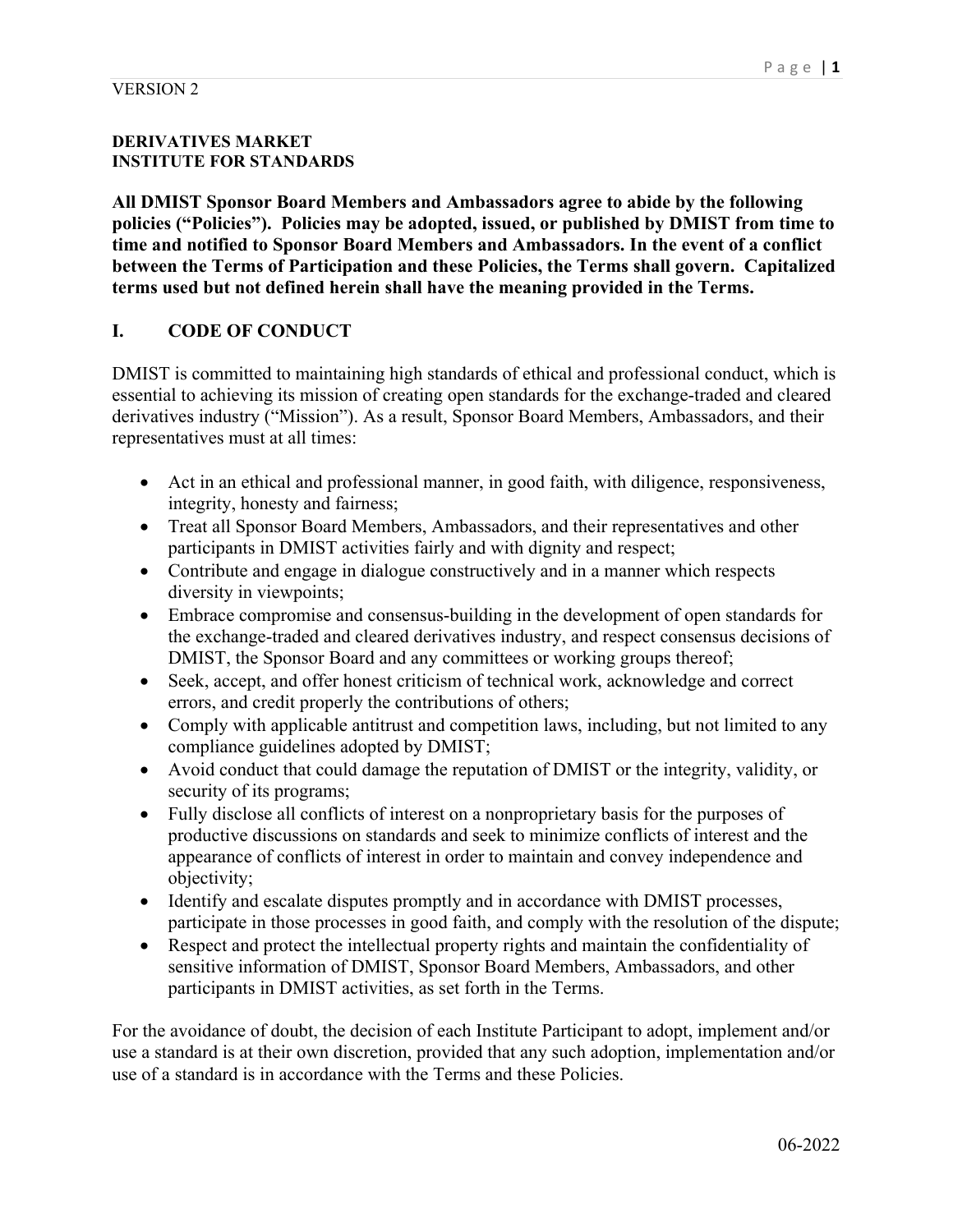All Sponsors and Ambassadors must complete a membership application, which includes agreeing to the Terms and thereby, these Policies, in order to participate in DMIST. DMIST, via its Executive Director, shall have full and complete authority to approve or disapprove a membership application.

# **III. SPONSOR BOARD MEMBERS**

Sponsor Board Members serve in a non-fiduciary capacity and are generally responsible for overseeing the process for developing standards. This includes contributing to proposals for developing standards, providing feedback on proposals, and approving standards. Sponsor Board membership is open to Clearing Brokers, Executing Brokers, Introducing Brokers, Exchanges, CCPs, Clients, and End-Users.

Each Sponsor Board Member shall designate one individual from their firm to serve on the Sponsor Board. It is the Sponsor Board Member's responsibility to inform DMIST when and if it needs to replace such individual, whether because of their departure from the firm, transition in job responsibilities, etc. Sponsor Board Members must attend all Sponsor Board meetings. Substitutes from the same firm are permitted where the originally designated individual is unable to attend. It is the responsibility of the Sponsor Board Member to ensure that all substitutes are sufficiently apprised of the recent developments and work of DMIST in order to adequately participate in the applicable meeting, including, as applicable, voting to: (1) publish a proposed standard for public comment; and/or (2) publish a standard as final.

Sponsor Board Members are required to do the following:

- Designate individuals as Ambassadors can designate an unlimited number of individuals as Ambassadors (at no additional cost); must designate a minimum of two (2) individuals as Ambassadors; a maximum of five (5) individuals from any one firm can serve on a specific working group or committee.
- Vote on publishing a proposed standard for public comment and on approval of standards as final. $<sup>1</sup>$ </sup>

# **IV. AMBASSADORS**

Ambassadors are generally responsible for investigating, refining, testing, and analyzing the technical, mechanical, logistical, and other details of a proposed standard. This includes reviewing comments received from the public on proposed standards.

Ambassador membership is open to Clearing Brokers, Executing Brokers, Introducing Brokers, Exchanges, CCPs, Clients, End-Users, Technology Vendors, Service Providers, and potentially others at the discretion of DMIST's Executive Director.

<sup>1</sup> Exceptions from the requirement to vote may be granted, in the Executive Director of DMIST's discretion, where a DMIST Sponsor Board Member has a conflict of interest. No other exceptions to the requirement to vote apply. The expectation is that Sponsor Board Members will not abstain from voting.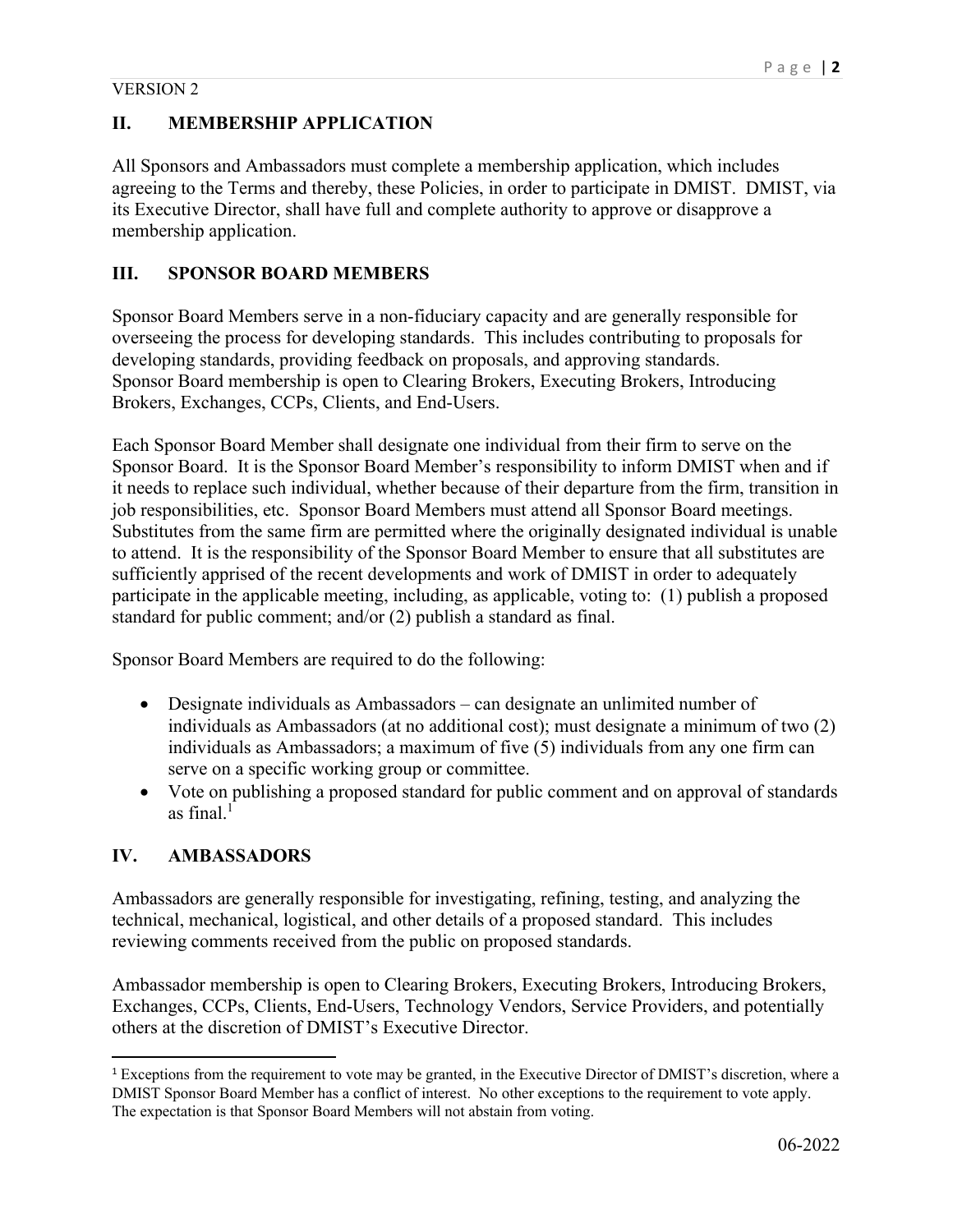Ambassadors who are not otherwise Sponsor Board Members may designate an unlimited number of individuals from their firm to serve as Ambassadors (at no additional cost). However, a maximum of five (5) individuals from any one firm can serve on a specific working group or committee.

Lead Ambassadors for each firm must be identified via the Membership Application Form. Lead Ambassadors are responsible for keeping their firm's Ambassador list up-to-date. This includes: (1) removing from the Ambassador list individuals who have left the firm or otherwise changed job functions such that their participation is no longer relevant; and (2) identifying new individual Ambassadors from their firm who have expertise in the specific area that a proposed standard relates to.

## **V. COSTS AND PAYMENT TERMS**

Sponsor Board Members must pay the established rate for participation in DMIST annually. The established rate for Sponsor Board Members is currently set at \$10,000 USD. Such rate is subject to change, following consultation with Sponsor Board Members.

Ambassadors must pay the established rate for participation in DMIST annually. The established rate for Ambassadors is currently set at \$5,000 USD. Such rate is subject to change, following consultation with Ambassadors.

Payment of the established rate on an annual basis is due within thirty (30) days of Sponsor Board Member's or Ambassador's receipt of an invoice from DMIST. Invoices will be sent in May of each year, with payment covering from June 1 of that year to May 30 of the following year. If payment is not received within thirty (30) days of receipt of invoice, Sponsor Board Member's and/or Ambassador's participation in DMIST may be terminated.

## **VI. STANDARD SUBMISSION, REVIEW, AND APPROVAL PROCESS**

The process of a proposal becoming a standard will proceed as outlined below. Sponsor Board Members and Ambassadors agree to follow and take active part in this process.

## **Step One: A Proposed Standard is Received**

Proposed standards may be received from any member of the public (including, but not limited to, Sponsor Board Members or Ambassadors). DMIST anticipates providing a submission form to be completed by the individual(s) or legal entity(ies) submitting the proposed standards. Moreover, submitters will be required to agree to certain Terms of Submission at the time that they submit. These Terms of Submission will address, for example, intellectual property rights and confidentiality.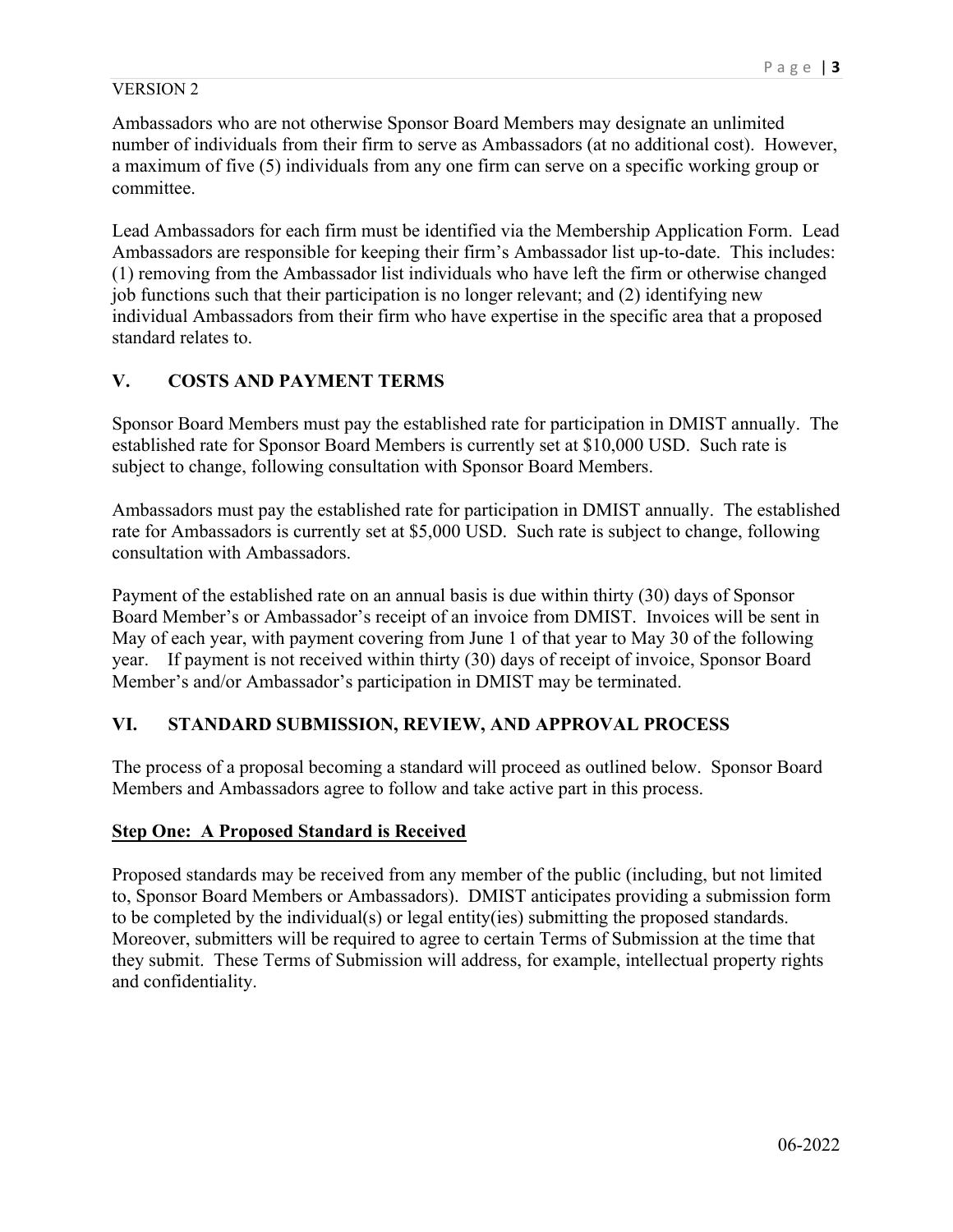# **Step Two: Sponsor Board Determines Whether the Initial Proposal Meets the Required Criteria**

The Sponsor Board will determine whether a proposed standard meets the required criteria for consideration by DMIST. For example, the Sponsor Board will confirm that: (1) the submission form contains sufficient requisite information; (2) the proposed standard addresses a topic that it considers in scope for DMIST's consideration; and (3) the proposed standard relates to a topic that would significantly benefit the industry to standardize.

## **Step Three: DMIST Forms Ambassador Working Group(s)**

DMIST will then circulate the proposed standards to all Ambassador representatives for review and consideration. DMIST will also determine, following consultation with Sponsor Board Members and Ambassadors, as needed, how many and which types of Ambassador Working Group(s) are needed to fully consider the proposed standard. DMIST will then notify all Ambassador representatives of the working group structure for consideration of the proposed standard and request volunteers for participation in such groups.

Lead Ambassadors will be responsible for coordinating participation for their firm. If a firm's current Ambassador representatives do not have the requisite expertise to address a proposed standard, or if someone else within the firm would be a helpful addition to such firm's list of Ambassador representatives, the Lead Ambassador will update the firm's Ambassador list accordingly.

Once Ambassador Working Group(s) are established, such groups will meet as frequently and for the duration deemed necessary by DMIST, in consultation with Lead Ambassadors, in order to fully vet the proposed standards and determine: (1) whether to endorse the proposed standards to the Sponsor Board for public comment and consideration; and (2) whether modifications, clarifications, changes, or amendments to the proposed standard are advisable prior to public comment.

DMIST's Executive Director will use their discretion, after consultation with Lead Ambassadors, to determine when feedback from Ambassador Working Group(s) is ready to be presented to the Sponsor Board. If general agreement on whether to endorse the proposed standards for public comment and consideration and/or whether modifications, clarifications, changes, or amendments are advisable cannot be reached by the Ambassador Working Group(s), individual Ambassador firms will have the opportunity to present their varying viewpoints to the Sponsor Board.

## **Step Four: Sponsor Board Votes to Publish Proposed Standards for Public Comment**

When Step Three has been fully completed, the Sponsor Board will meet to consider the feedback of the Ambassador Working Group(s). Such feedback may include: (1) endorsement of the proposed standards; (2) rejection of the proposed standards; (3) endorsement of the proposed standards, but with certain modifications, clarifications, changes, or amendments; and/or (4) dissenting or varying viewpoints from certain Ambassador firms.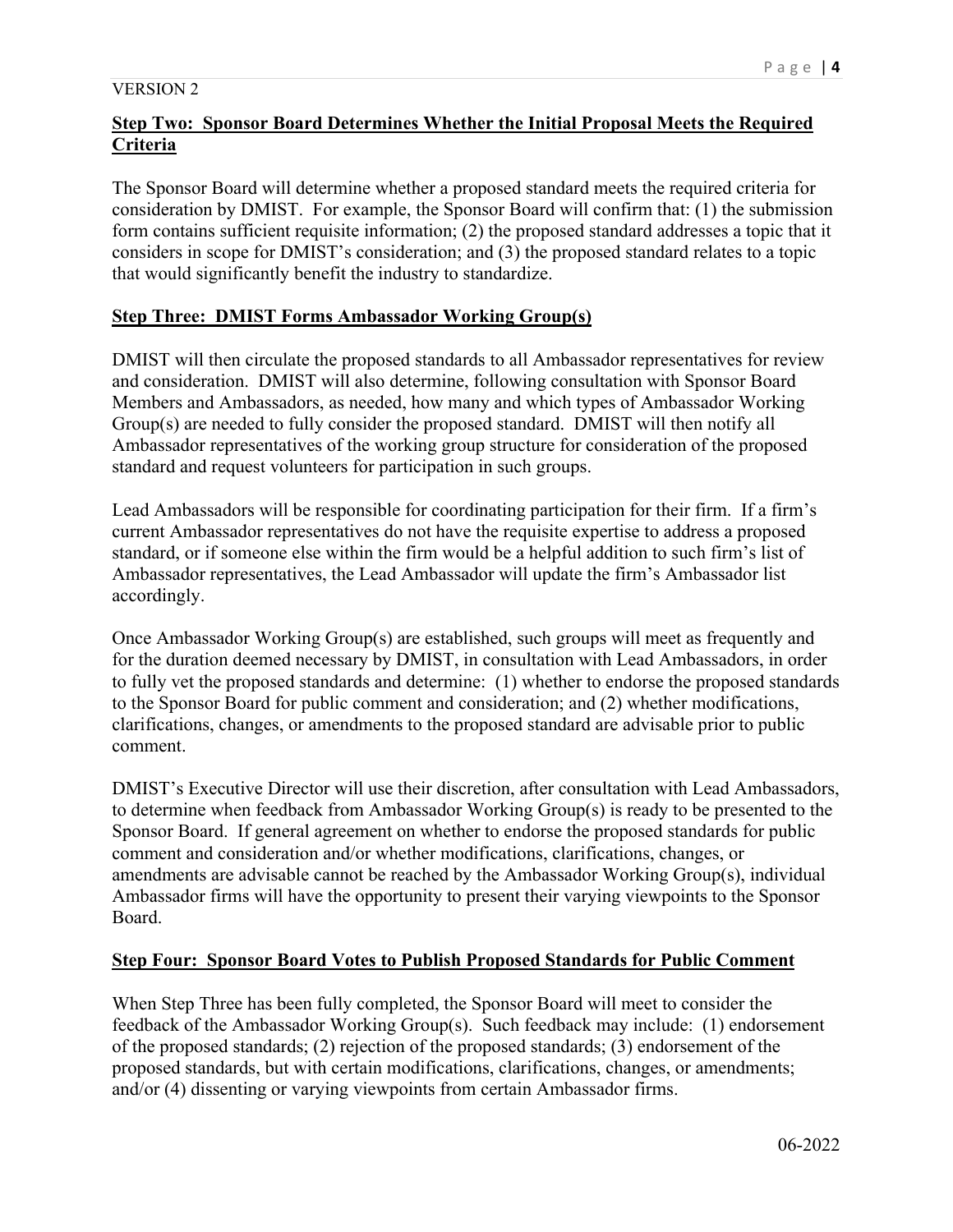Based upon the feedback from the Ambassador Working Group(s), the Sponsor Board will vote on whether to release the proposed standards (including any modifications, clarifications, changes, or amendments thereto from the Ambassador Working Group(s) to the general public for comment.

2/3rds of Sponsor Board Members must vote to approve the decision with regards to public comment. Moreover, at least one Sponsor Board Member from each of the following categories must vote to approve the decision:<sup>2</sup>

- Clearing Broker/Executing Broker/Introducing Broker
- Exchange/CCP
- Client/End-User

## **Step Five: The Public Comments on Proposed Standards**

At the direction of the Sponsor Board, DMIST will issue proposed standards for public comment (including with any modifications, clarifications, changes, or amendments, as applicable). DMIST will determine the relevant comment period for any such proposed standard taking into consideration, amongst other things: (1) the length and degree of detail associated with such proposed standard; (2) the time of year; and (3) other competing industry demands. Absent unforeseen or extenuating circumstances, no comment period shall be less than sixty (60) days. At the time of publication for comment, DMIST will direct commenters on the specifics of how to submit a comment. Comments will be made available to the public once filed with DMIST.

## **Step Six: Ambassador Working Group(s) Review Comments**

At the end of the comment period, the Ambassador Working Group(s) used to vet the standard as initially proposed will be re-established to review and consider the comments. The Ambassador Working Group(s) will digest the comments and determine whether modifications, clarifications, changes, or amendments are prudent based upon such comments.

If necessary, the Ambassador Working Group(s) will modify, clarify, change, or amend the proposed standards prior to endorsing them to the Sponsor Board for final approval.

DMIST's Executive Director will use their discretion, after consultation with Lead Ambassadors, to determine when feedback from Ambassador Working Group(s) is ready to be presented to the Sponsor Board. If general agreement on whether to endorse the standards for final approval, and in what form, cannot be reached by the Ambassador Working Group(s), individual Ambassador firms will have the opportunity to present their varying viewpoints to the Sponsor Board.

<sup>&</sup>lt;sup>2</sup> For the avoidance of doubt, a Sponsor Board Member can only vote as part of one of the three listed categories (i.e., Clearing Broker/Executing Broker/Introducing Broker; Exchange/CCP; Client/End-User). In which category a Sponsor Board Member votes will be determined based upon the "industry role" they designate on their membership application. DMIST may conduct reasonable inquiry into the "industry role" designated by a Sponsor Board Member on their membership application where DMIST deems necessary, in its sole discretion.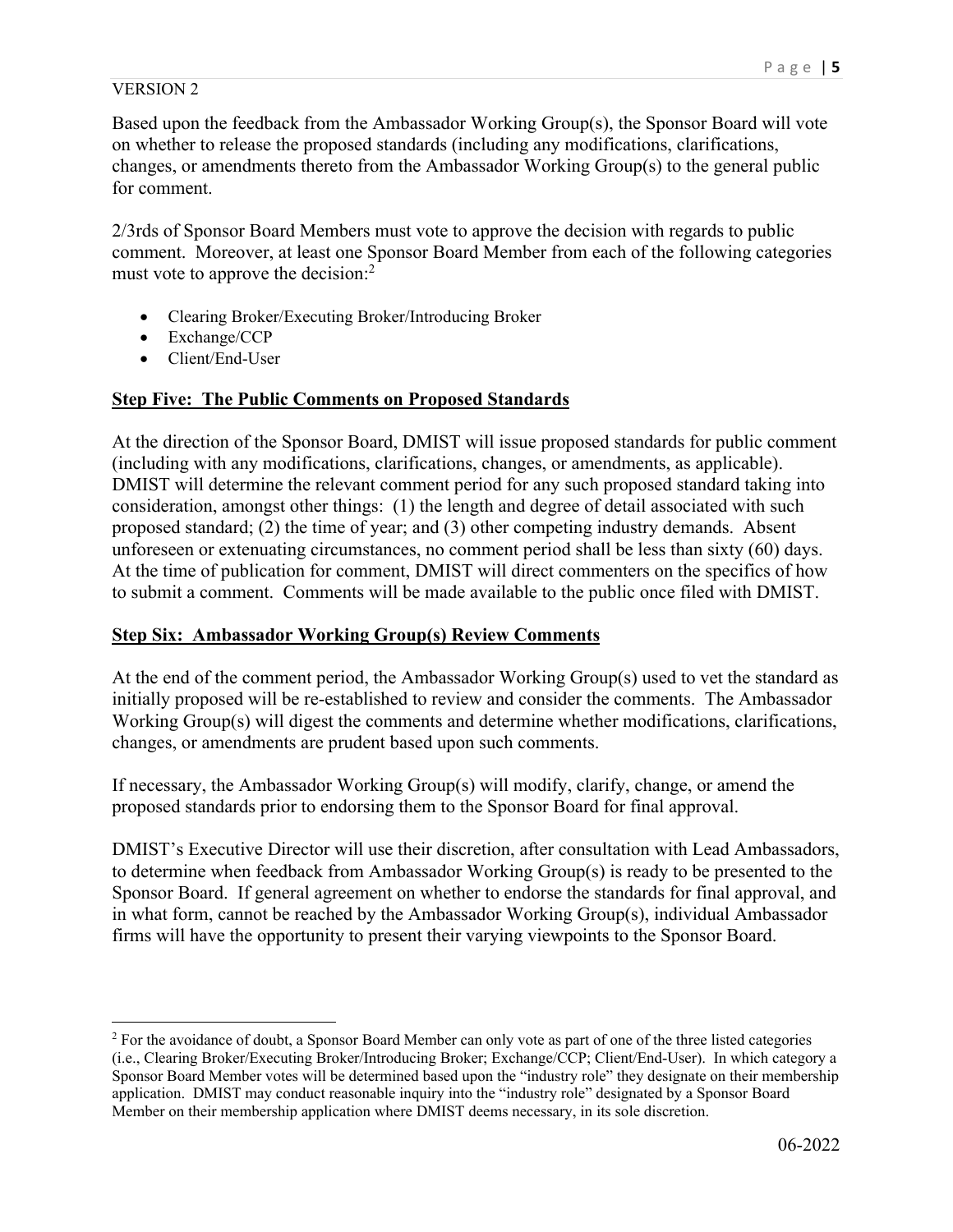### **Step Seven: Sponsor Board Votes to Approve the Standards and They Are Published**

Based upon feedback from the Ambassador Working Group(s), the Sponsor Board will vote on whether to approve the proposed standards, as modified, clarified, changed, or amended by the Ambassador Working Group(s), if applicable. 2/3rds of Sponsor Board Members must vote to approve the standards and one Sponsor Board Member from each of the following categories must vote to approve in order for such standards to be considered final and published:<sup>3</sup>

- Clearing Broker/Executing Broker/Introducing Broker
- Exchange/CCP
- Client/End-User

## **Step Eight: Transparency and Metrics**

The success of DMIST requires commitment to transparency with regards to adoption and implementation of standards. Each final, approved standard must specify transparency expectations for Sponsor Board Members regarding whether or not they have chosen to adopt or implement such standards, taking into account the applicability of that specific standard to various market participants as well as any unique implementation, adoption, and/or usage challenges. Each final approved standard must also specify metrics, to be measured on an ongoing basis, related to implementation, adoption, usage, and/or effectiveness.

For the avoidance of doubt, the decision of each Institute Participant to adopt, implement and/or use a standard is at their own discretion, provided that any such adoption, implementation and/or use of a standard is in accordance with the Terms and these Policies.

## **VII. ANTITRUST AND COMPETITION LAW COMPLIANCE**

This Section VII describes the antitrust laws of the United States,<sup>4</sup> as well as the obligations of DMIST Institute Participants and Institute Participants' employees and agents to comply with those laws. This Section VII applies to all DMIST activities and promotes a general understanding of antitrust compliance. While this Section VII should help DMIST Institute Participants identify potential antitrust law issues associated with their participation in the organization, it is not, and is not intended to, constitute legal advice.

Each Institute Participant is expected to recognize trouble areas relating to its activities and seek legal advice where appropriate. Not only are the penalties for antitrust violations severe, but the cost to defend allegations alone—even in the absence of wrongdoing—can be expensive and disruptive. As such, DMIST Institute Participants should not only act in compliance with the

<sup>&</sup>lt;sup>3</sup> For the avoidance of doubt, a Sponsor Board Member can only vote as part of one of the three listed categories (i.e., Clearing Broker/Executing Broker/Introducing Broker; Exchange/CCP; Client/End-User). In which category a Sponsor Board Member votes will be determined based upon the "industry role" they designate on their membership application. DMIST may conduct reasonable inquiry into the "industry role" designated by a Sponsor Board Member on their membership application where DMIST deems necessary, in its sole discretion. 4

Although the principles of U.S. antitrust law are generally applicable, the laws of other countries and jurisdictions, e.g., the European Union, may vary and are not evaluated specifically here.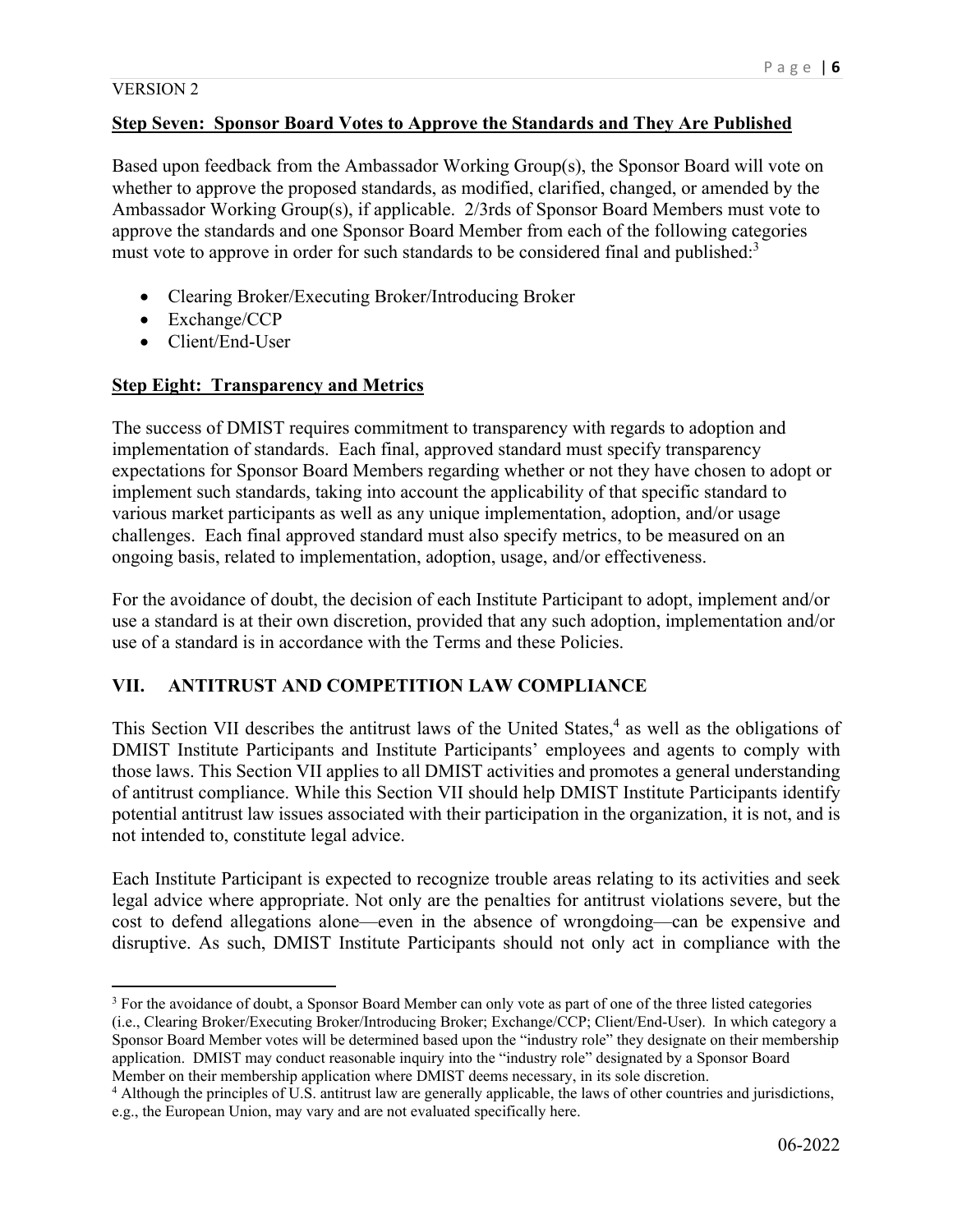antitrust laws, but they also should avoid actions and statements that could be misinterpreted as violations.

## **It is the responsibility of each Institute Participant to know and understand this Section VII.**

DMIST holds each of its Institute Participants and their employees and agents responsible for her or his own compliance with the antitrust laws and for the compliance of all employees under her or his supervision. If questions or concerns arise relating to actual or proposed conduct, this Section VII, or compliance with the law, Institute Participants must report in accordance with the procedures explained in this Section VII.

## **A. INTRODUCTION**

The laws governing competition (often referred to as the "antitrust laws" in the United States) are designed to preserve and promote a competitive environment so that goods and services are efficiently produced and supplied to consumers. A competitive business environment benefits the whole of our economy and is in the best interests of DMIST, all Institute Participants, and their customers.

Penalties for violations of the antitrust laws are severe for DMIST, Institute Participants, and individuals associated with any illegal conduct. U.S. law imposes the following consequences:

| <b>Criminal penalties</b> | Individuals can be imprisoned for up to 10 years for each offense<br>Individuals can be fined up to \$1 million per violation, or twice the<br>amount gained, or twice the loss caused<br>Corporations can be fined up to \$100 million per violation, or twice<br>the amount gained, or twice the loss caused |
|---------------------------|----------------------------------------------------------------------------------------------------------------------------------------------------------------------------------------------------------------------------------------------------------------------------------------------------------------|
| <b>Civil penalties</b>    | • Government may enjoin anticompetitive conduct or seek divestiture<br>of portions of a company's business<br>Violations of injunctions or orders can result in civil penalties of up<br>to \$43,792 per day <sup>5</sup>                                                                                      |
| <b>Private action</b>     | Anyone harmed by an antitrust violation can bring a lawsuit and<br>may recover treble damages, plus attorneys' fees and cost<br>Most private actions are brought as class actions, resulting in<br>millions of dollars of damages                                                                              |

Even where no actual violations occur, investigations and defending allegations alone can be expensive and disruptive, and as such, Institute Participants should act not only in compliance with the antitrust laws, but also in such a way as to avoid words and actions that could be misinterpreted as violations.

## **B. THE ANTITRUST LAWS**

i. Relevant Laws to a Standard Setting Trade Organization

 $<sup>5</sup>$  The U.S. federal agencies annually update the daily civil penalty maximum. The amount listed here is as of the</sup> publication date of this version of the Policies.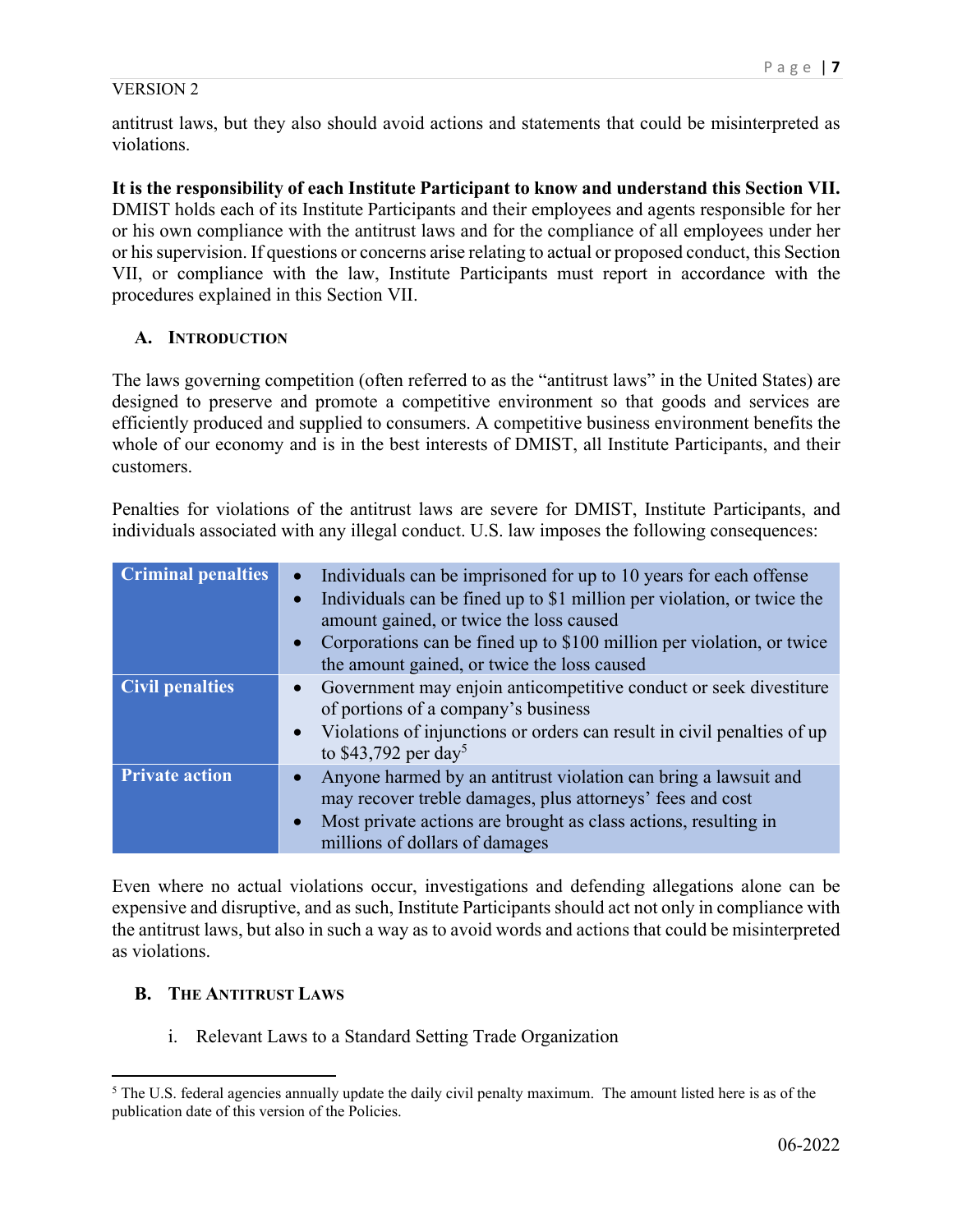Section 1 of the Sherman Act prohibits contracts, combinations, and conspiracies in restraint of trade. Section 1 claims fall into two categories: 1) per se illegal conduct; and 2) other combinations in restraint of trade.

1. Per Se Illegal Conduct

Agreements between competitors to: a) fix elements of price; b) allocate customers or geographic areas; or c) rig bidding are the most serious of all antitrust violations.

> *What is an "agreement" for antitrust purposes?* An "agreement" does not need to be a written contract. It can be as informal as a casual conversation or a judge or jury could infer it from an exchange of information coupled with parallel conduct.

Due to the serious nature of the violation, no defense or justification can be offered for the illegal agreement, and such violations are frequently enforced by the Department of Justice. Convictions can result in felony charges, fines, and imprisonment.

| <i>Never</i> agree with any Institute Participant on the following: |                                            |
|---------------------------------------------------------------------|--------------------------------------------|
| Price or price components like discounts,                           | • Instituting parallel product or service  |
| rebates, etc.                                                       | introduction                               |
| • Timing of price changes                                           | • Market shares                            |
| Timing of promotions or discounts                                   | Profit margins                             |
| Marketing strategies                                                | • Geographic, customer, or contract        |
| Refusing to deal with a customer                                    | allocation                                 |
| Refusing to purchase certain inputs                                 | • Employment practices or hiring decisions |

This list is not exhaustive and should be broadly construed to eliminate all of the above topics and any similar topics. If you suspect anyone acting on behalf of an Institute Participant in connection with a DMIST function is engaging in this type of behavior, you should report the conduct in accordance with the procedures explained in this Section VII.

2. Other Combinations in Restraint of Trade

Other agreements—including certain types of vendor and custom agreements—are only condemned if they unreasonably restrain trade and, on balance, harm competition. *Valid* trade association activities and efforts at industry self-regulation through the promulgation of industrywide standards are evaluated under this standard.

- ii. Guidance for DMIST Participation
	- 1. Follow Best Practices at DMIST Meetings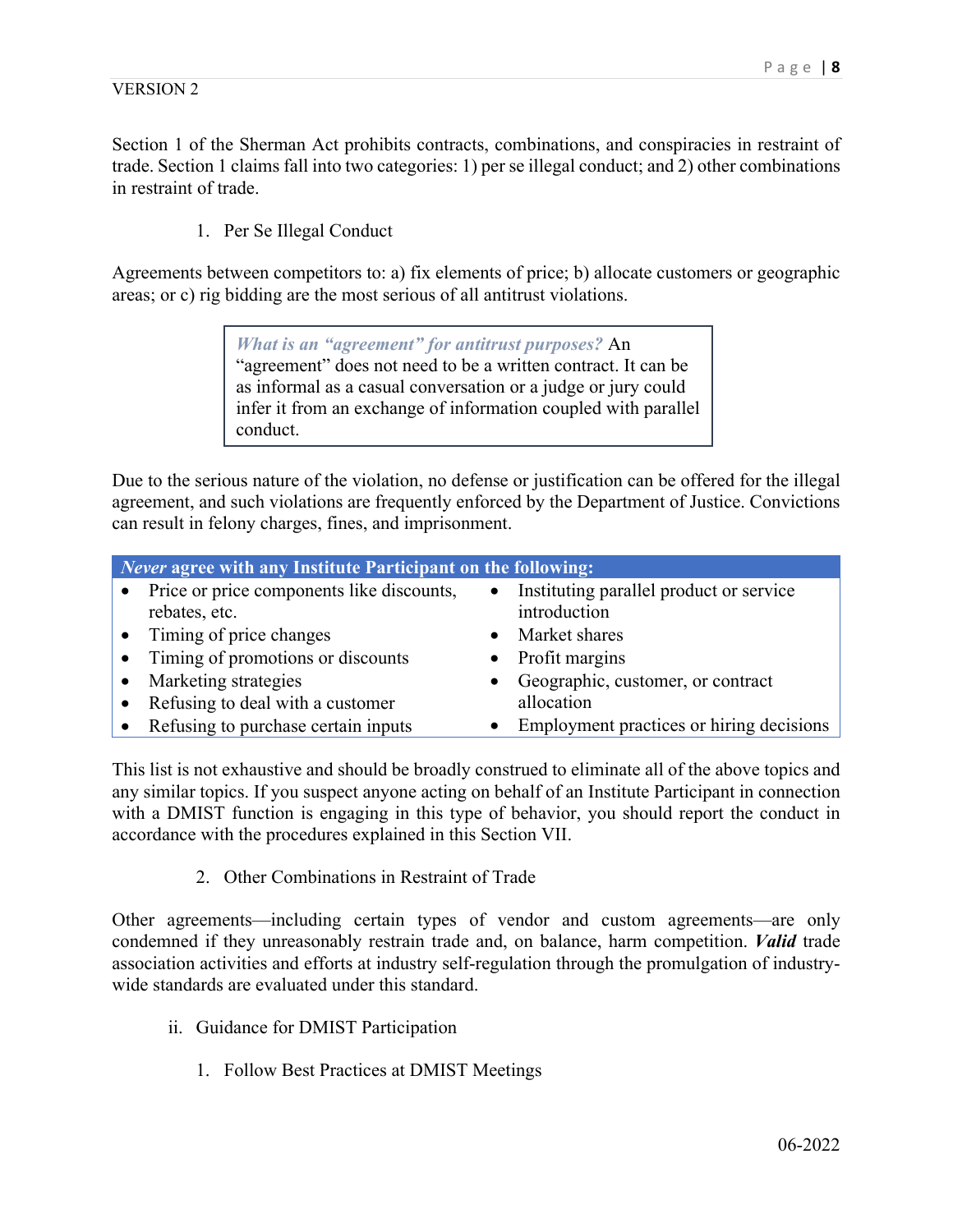Trade associations like DMIST provide a valuable opportunity for Institute Participants to engage in procompetitive discussions that serve a legitimate business mission. However, because trade associations provide a forum that often brings together competitors, Institute Participants should be vigilant in ensuring that DMIST activities do not expose DMIST or any Institute Participants to allegations of participation in anticompetitive conduct

**Best practices for DMIST meetings:** 

- Ensure every meeting has a written agenda and review it prior to the meeting
- When appropriate, legal counsel should be present at the meeting
- Ensure the discussion at the meeting conforms to the agenda
- Any competitively sensitive topic raised at the meeting should be promptly ended
- Avoid substantive sidebar discussions with other Institute Participants
- Review Sponsor Board meeting minutes, if any, for accuracy

If a DMIST meeting does not follow the above rules or turns to inappropriate topics, you must cease that discussion immediately. Report any concerns immediately in accordance with the procedures explained in this Section VII.

2. Promulgate Standards that Have Procompetitive Benefits

DMIST aims to institute standards that improve the efficiency, resiliency, competitiveness, and innovativeness of the exchange-traded and cleared derivatives markets. However, Institute Participants do, as their name would suggest, participate in the industry that DMIST's work relates to. While DMIST standards aim to have a procompetitive purpose, efforts at industry selfregulation through the promulgation of industry-wide standards can give rise to Section 1 violations where such standards are being improperly used to benefit some competitors while hurting others.

Antitrust issues arise where:

- Concerned action on standard setting adversely impacts a certain competitor or certain groups of competitors;
- The adverse effect occurred as the result of improper or unfair standard setting practices or procedures;
- And, the standard-setting organization's actions created an actual, adverse effect on competition.

To minimize the antitrust risk, standards promulgated by DMIST will be objectively based, have a legitimate purpose, and be reasonably related to that legitimate purpose. DMIST's standard setting procedures are designed to promote fairness and transparency in their promulgation. Those standard setting procedures must be followed. DMIST standards will enhance competition and aim to improve the efficiency and resilience of the clearing ecosystem and will be technology- and vendor-agnostic. Moreover, the decision of each Institute Participant to adopt, implement and/or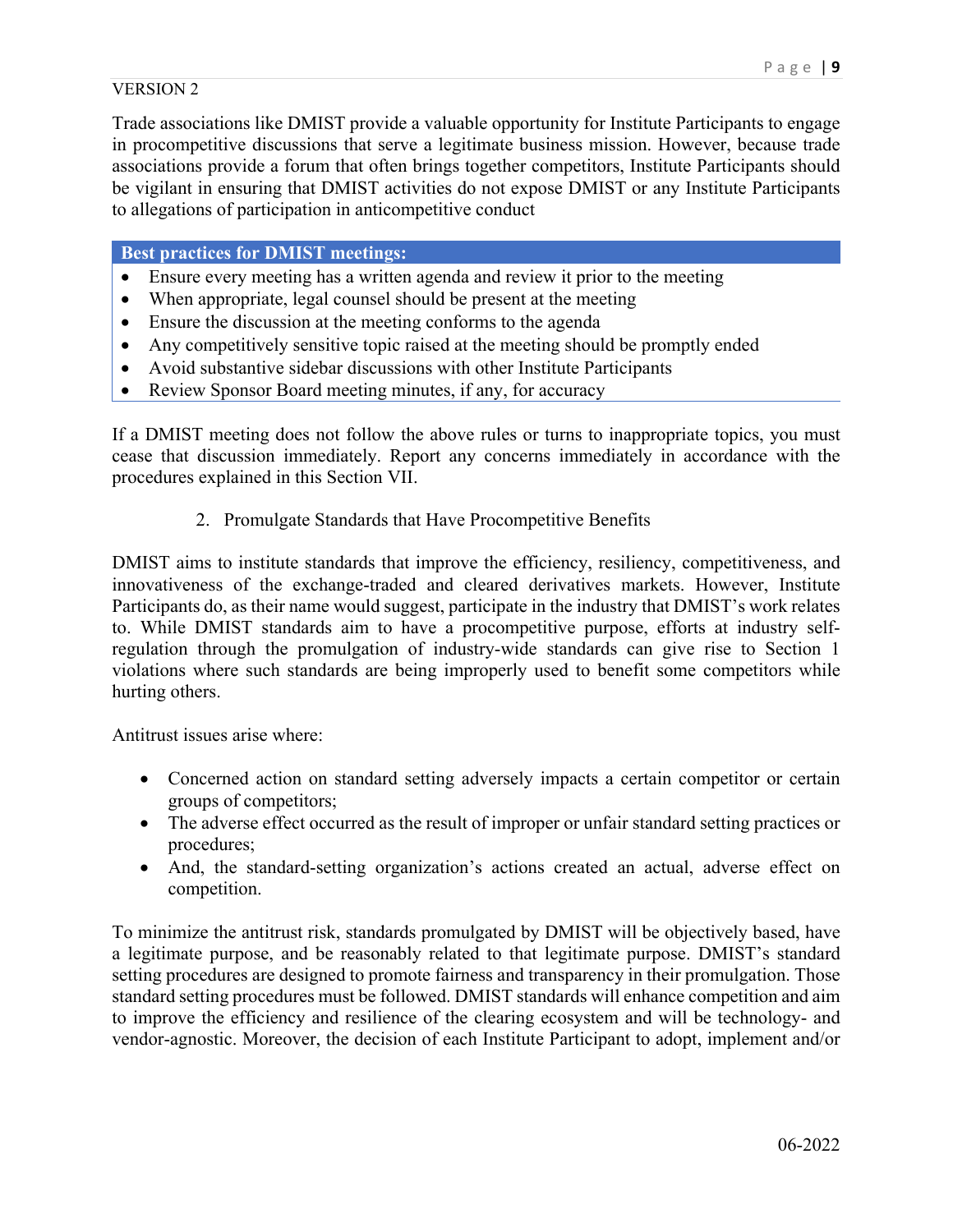use a standard is at their own discretion, provided that any such adoption, implementation and/or use of a standard is in accordance with the Terms and these Policies.

> *The bottom line:* Standards are not the basis of competition; they are the basis of "good practices" in terms of enhancing the industry for everyone.

*Standards should enhance competition rather than be barriers to competition.* 

3. Follow Guidelines for Collection and Analysis of Survey Data

DMIST benchmarking and data surveys can also serve a procompetitive function. The Department of Justice and the Federal Trade Commission have published *Antitrust Guidelines for Collaboration Among Competitors* that specifically provides that "sharing of information among competitors may be procompetitive and is often reasonably necessary to achieve the procompetitive benefits of certain collaborations." However, the agencies have also made clear that they may have competitive concerns depending on the facts surrounding the exchange of information. Certain safeguards should be followed to minimize antitrust risk.

**Guidance to follow for benchmarking and data surveys:**

- DMIST or a third party (e.g., not an Institute Participant) will manage the collection and dissemination of the information
- The information collected should be at least three months old
- Any data disseminated as a result of the survey will be sufficiently aggregated to prevent the identification of any one Institute Participant's data
- No individual Institute Participant's data may constitute more than 25% of any statistic on a weighted basis
- Legal counsel will be consulted during the survey development and implementation
	- 4. Do Not Share Competitively Sensitive Information with Other Institute Participants

Whether during or outside a DMIST meeting, you may **not solicit or discuss** competitively sensitive information directly with any competitor or potential competitor.

**Do NOT exchange the following competitively sensitive information with Institute Participants:** 

- Current or future pricing strategies and prices (including promotions, discounts, rebates, etc.) on any individual product/solution basis
- Terms of agreements with customers or vendors, including current contracts in force
- Bids for potential business—whether won, lost, or future plans
- Granular information related to plans for new products or solutions, including pipeline products and product development
- Profit margins by product/solution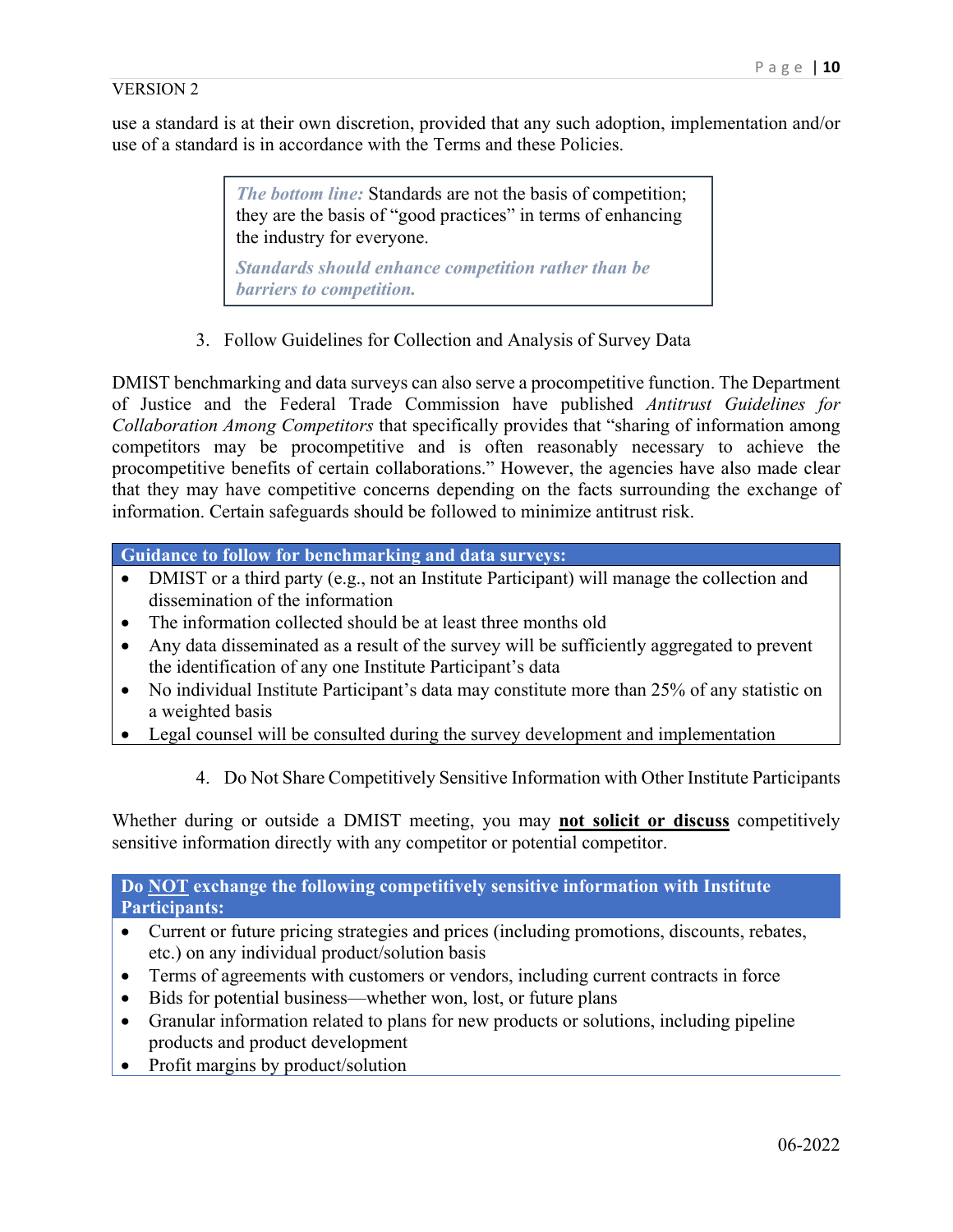Even informal meetings and events surrounding DMIST activities are subject to antitrust scrutiny; problematic behavior or discussions at informal gatherings also necessitates a noisy exit and should be reported in accordance with the procedures explained in this Section VII.



## **C. CONSCIOUS COMMUNICATIONS**

If DMIST, or an individual Institute Participant, is the target of an investigation or lawsuit, internal documentation—*including emails and text messages*—will be examined closely. To the extent you utilize your personal phone, laptop, or other device for work, those devices can also be subject to search.

Institute Participants should avoid any communications or conduct that might be misconstrued as an agreement to limit competition between Institute Participants. Exaggerated emails and text messages are typically "Exhibit A" in government investigations and private litigation. Even casual conversations at DMIST meetings can lead to antitrust liability if they stray too far into sensitive topics. No matter how innocent a statement, legal action can result if the statement leads others to believe a violation occurred.

| <b>DO</b> use precise language<br>• DON'T use careless and inappropriate<br><b>DO</b> remember that anything you put<br>language<br>in writing or a text could be<br><b>DON'T</b> exaggerate statements of market<br>$\bullet$<br>provided to the government in the<br>position, dominance, or market power<br><b>DON'T</b> use the words dominant or<br>future<br>$\bullet$<br><b>DO</b> limit your contact with other<br>monopolistic to describe market position in |
|------------------------------------------------------------------------------------------------------------------------------------------------------------------------------------------------------------------------------------------------------------------------------------------------------------------------------------------------------------------------------------------------------------------------------------------------------------------------|
|                                                                                                                                                                                                                                                                                                                                                                                                                                                                        |
|                                                                                                                                                                                                                                                                                                                                                                                                                                                                        |
|                                                                                                                                                                                                                                                                                                                                                                                                                                                                        |
|                                                                                                                                                                                                                                                                                                                                                                                                                                                                        |
|                                                                                                                                                                                                                                                                                                                                                                                                                                                                        |
|                                                                                                                                                                                                                                                                                                                                                                                                                                                                        |
| Institute Participants to valid<br>emails, texts or conversations                                                                                                                                                                                                                                                                                                                                                                                                      |
| <b>DMIST</b> purposes<br><b>DON'T</b> make any statement that suggests<br>$\bullet$                                                                                                                                                                                                                                                                                                                                                                                    |
| intent to harm or exclude non-Institute<br><b>DO</b> consult legal counsel regarding                                                                                                                                                                                                                                                                                                                                                                                   |
| Participants<br>any concerns                                                                                                                                                                                                                                                                                                                                                                                                                                           |